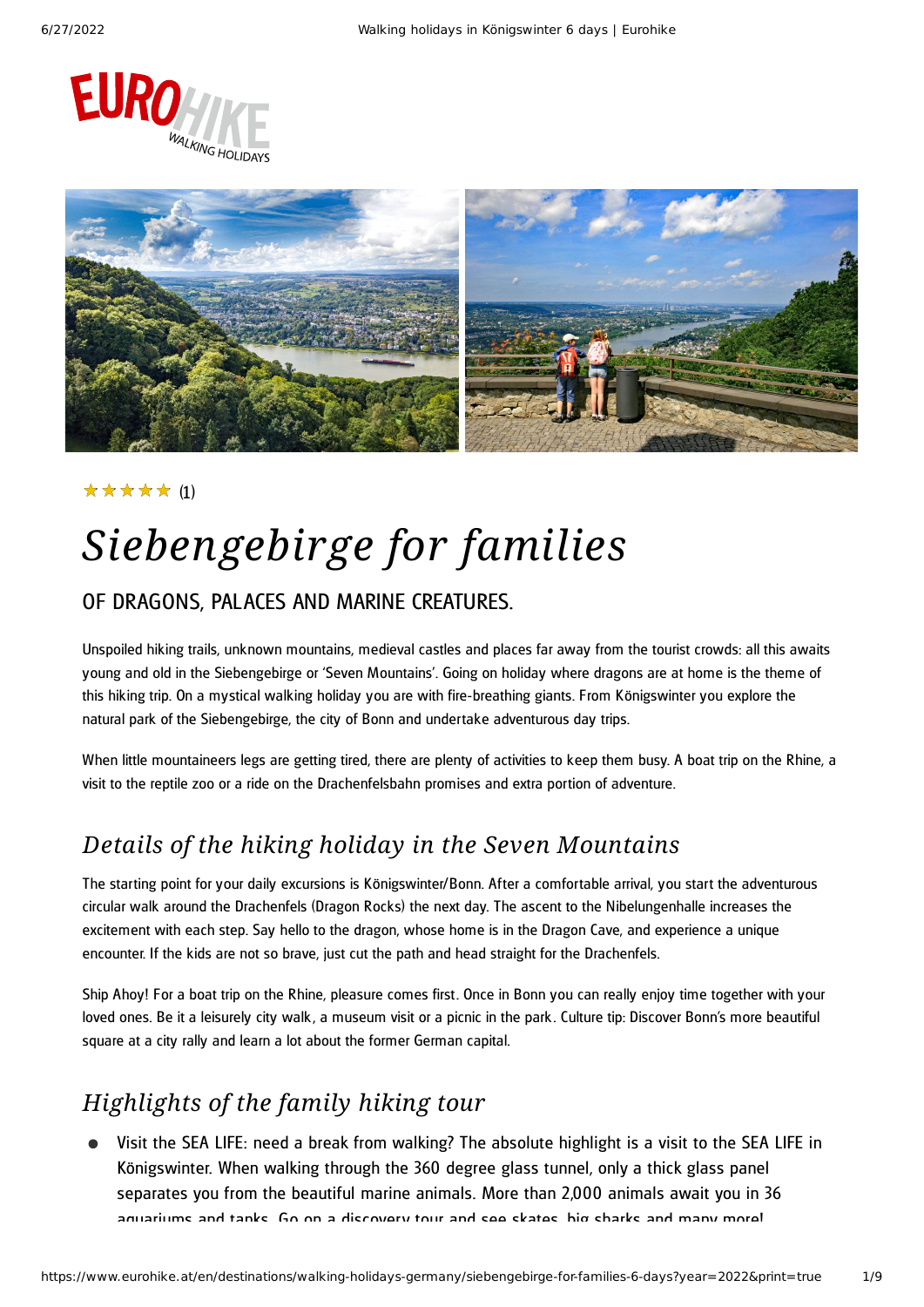

### To the online version

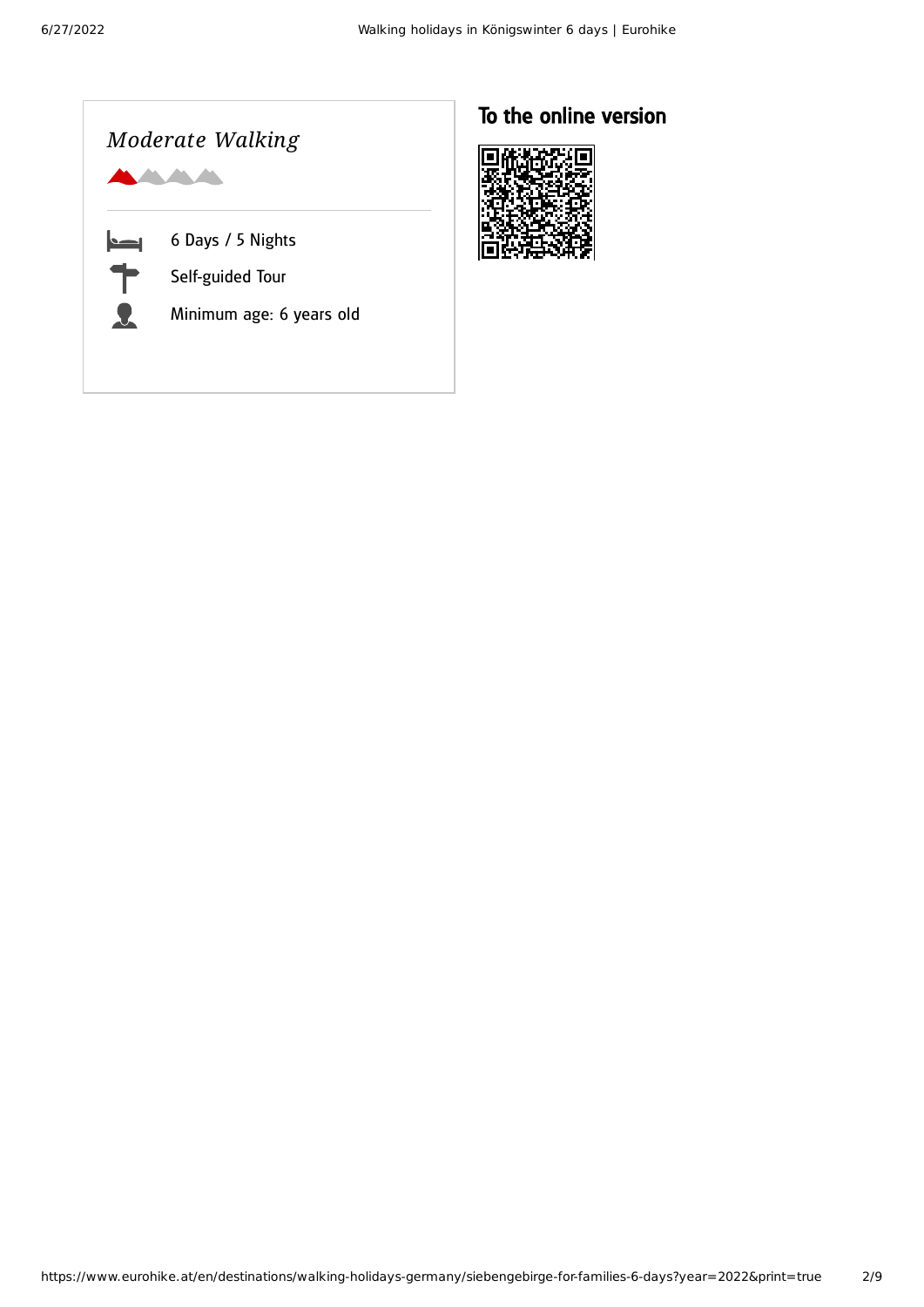DAY 1

DAY  $\overline{\phantom{0}}$ 

# *Itinerary*

## *Arrival in Königswinter*

## *Circular Walk ['Drachenfels'](#page-2-0)*

<span id="page-2-0"></span>Today you are headed for the legendary Mount Drachenfels, probabley the most renowned mountain of the Siebengebirge. It is even considered Germany's most climbed peak . You are off the the lower terminus of the Drachenfelsbahn-tram. From there you ascend to the Nibelungenhalle-hall. Only the very bravest amongst you dare to visit the dragon in the dragon cave here. Past the reptile zoo and Drachenburg-castle you proceed uphill to Mount Drachenfels. You hike via the Nachtigallental-valley back to Königswinter. If you prefer a more leisurely hike simply cut the ascent short by taking a ride with the Drachenfelsbahn-tram.





<span id="page-2-1"></span>Gleefully you take a boat ride on the rive Rhine to Bonn in the afternoon. There is time left for you to get to know the city. For instance visit one of the numerous museums, stroll through countless parks or embark on a guided tour for children. After that you learn much about our solar system during the planet-educational trail. Back to Königswinter you walk leisurely along the promenade. Alternative you can start on the morning kick off the hiking tour from Königswinter and proceed along the Rhine to Bonn and then take the boat back on the early afternoon.

3 - 4 hours  $\lim_{n \to \infty} 10 \text{ km}$   $\therefore$  110 m  $\implies$  30 m  $\Omega$ 



## *Visit of SEA LIFE and day at your own [disposal](#page-2-2)*

<span id="page-2-2"></span>After all these enjoyable hiking days you have really earned a break from hiking. But again today an exciting day in Königswinter awaits. You leisurely stroll to the SEA LIFE. There you will experience the colourful underwater world up close! In Germany's unique 360-degree glass tunnel it will feel just like as if you are under water. Discover more than 2000 animals in 36 aquariums and pool enclosures. Here you can even glance at a ghost ship in the rayenclosure and watch giant sharks in the 7-metres deep Atlantis-pool. SEA LIFE becomes a particularly impressive experience especially during the allocated feeding times.

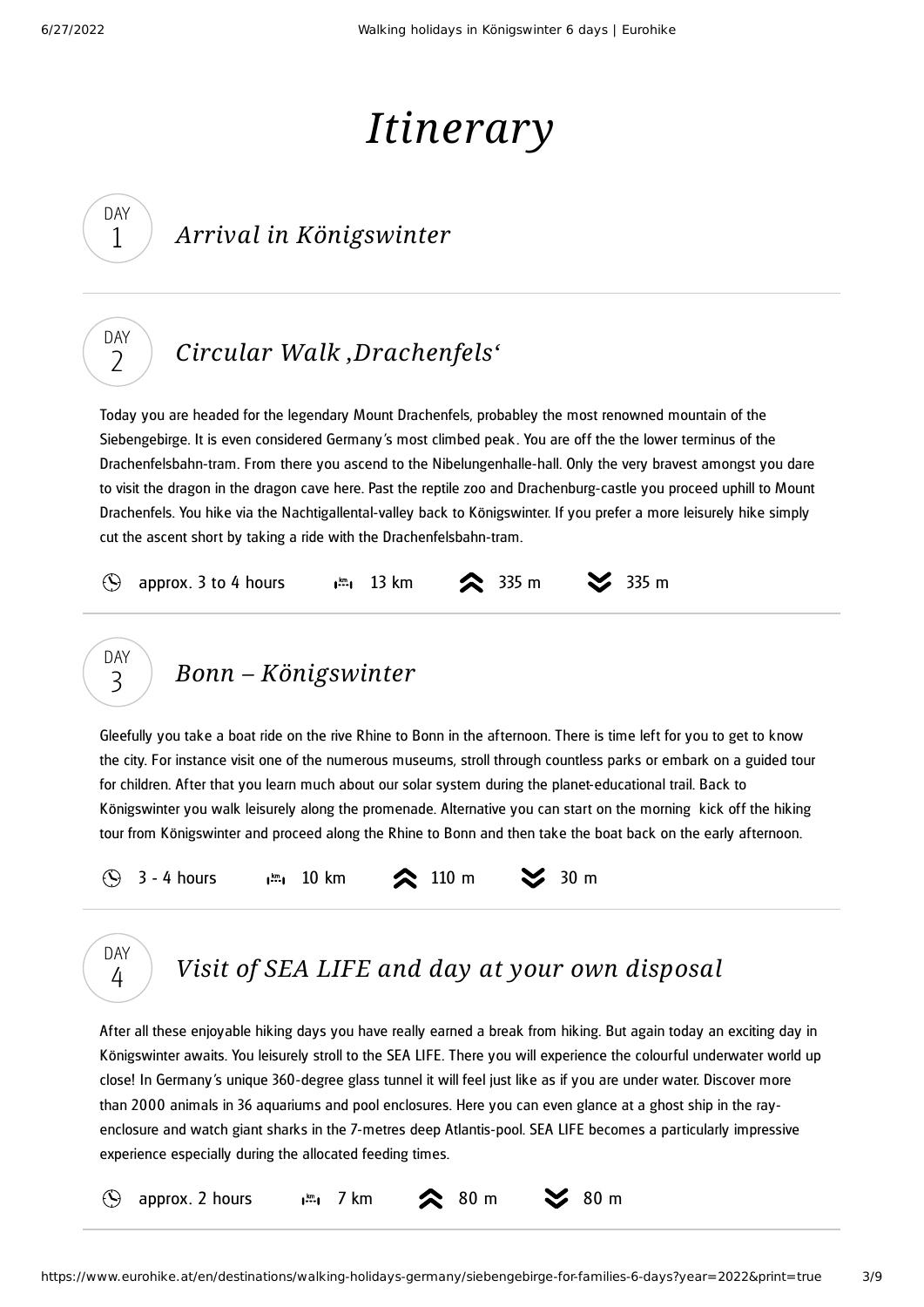<span id="page-3-0"></span>



### *Departure or extension*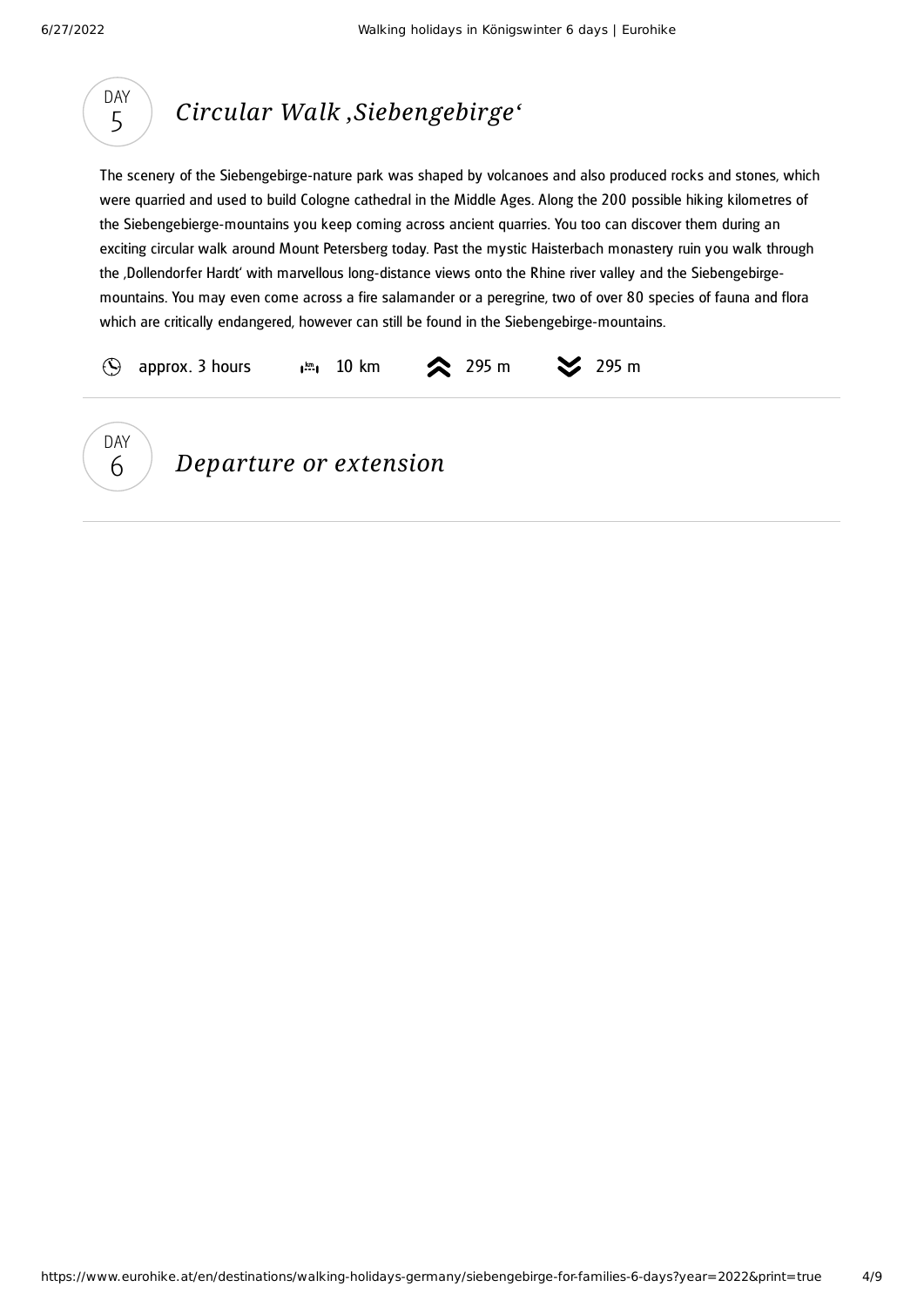## *Tour character*

You mainly walk along well-maintained hiking paths, roads with very little traffic and along the Rhine-river promenade.

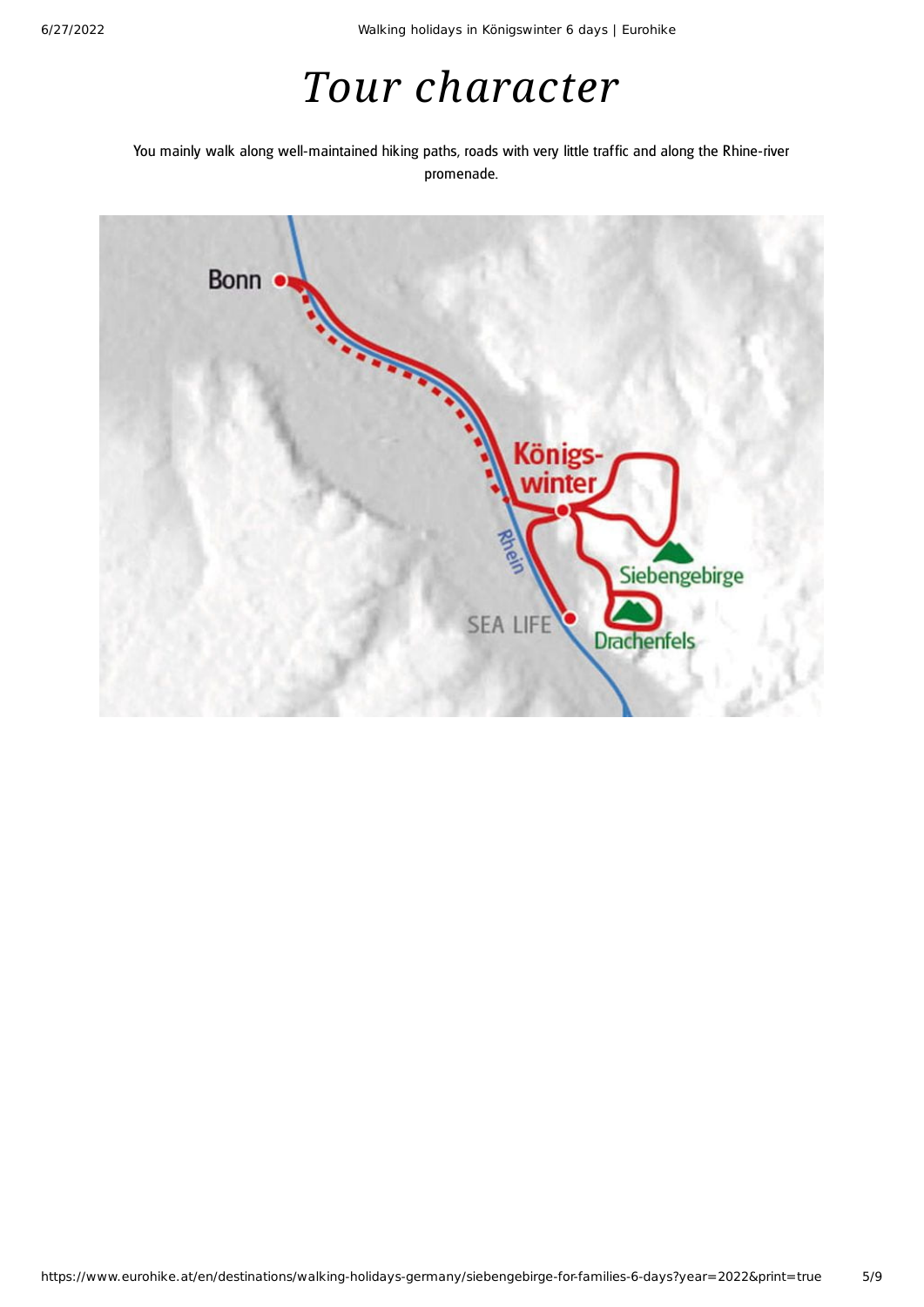## *Prices and events*

#### *Place of arrival: Königswinter*

|                                                                                                              | <b>Season 1</b><br>01.04.2022 - 25.06.2022   08.08.2022 - 08.10.2022  <br><b>Arrival daily</b> | <b>Season 2</b><br>26.06.2022 - 07.08.2022   09.10.2022 - 23.10.2022  <br>Arrival daily |  |  |
|--------------------------------------------------------------------------------------------------------------|------------------------------------------------------------------------------------------------|-----------------------------------------------------------------------------------------|--|--|
| Siebengebirge for families, 6 days, DE-NWAKK-06X                                                             |                                                                                                |                                                                                         |  |  |
| Base price                                                                                                   | 429.00                                                                                         | 469.00                                                                                  |  |  |
| Surcharge half board (5x)<br>(evening meal: mostly<br>multi-course from the<br>buffet)                       | 99.00                                                                                          | 99.00                                                                                   |  |  |
| Surcharge half board (5x)<br>children aged 6-15<br>(evening meal: mostly<br>multi-course from the<br>buffet) | 59.00                                                                                          | 59.00                                                                                   |  |  |
| Extra bed 6-15 years                                                                                         | 199.00                                                                                         | 199.00                                                                                  |  |  |
| Surcharge single room                                                                                        | 199.00                                                                                         | 199.00                                                                                  |  |  |

Category: 3\*\*\*-S JUFA hotel Königswinter/Bonn

Child prices valid when staying in a room with 2 full paying adults.

# *Additional nights*

#### *Place of arrival: Königswinter*

|                   | Season 1<br>Apr 1, 2022 - Jun 25, 2022   Aug 8, 2022 - Oct 8, 2022  <br>Arrival daily | Season 2<br>Jun 26, 2022 - Aug 7, 2022   Oct 9, 2022 - Oct 23, 2022  <br>Arrival daily |
|-------------------|---------------------------------------------------------------------------------------|----------------------------------------------------------------------------------------|
| Königswinter      |                                                                                       |                                                                                        |
| Double room p. P. | 59.00                                                                                 | 65.00                                                                                  |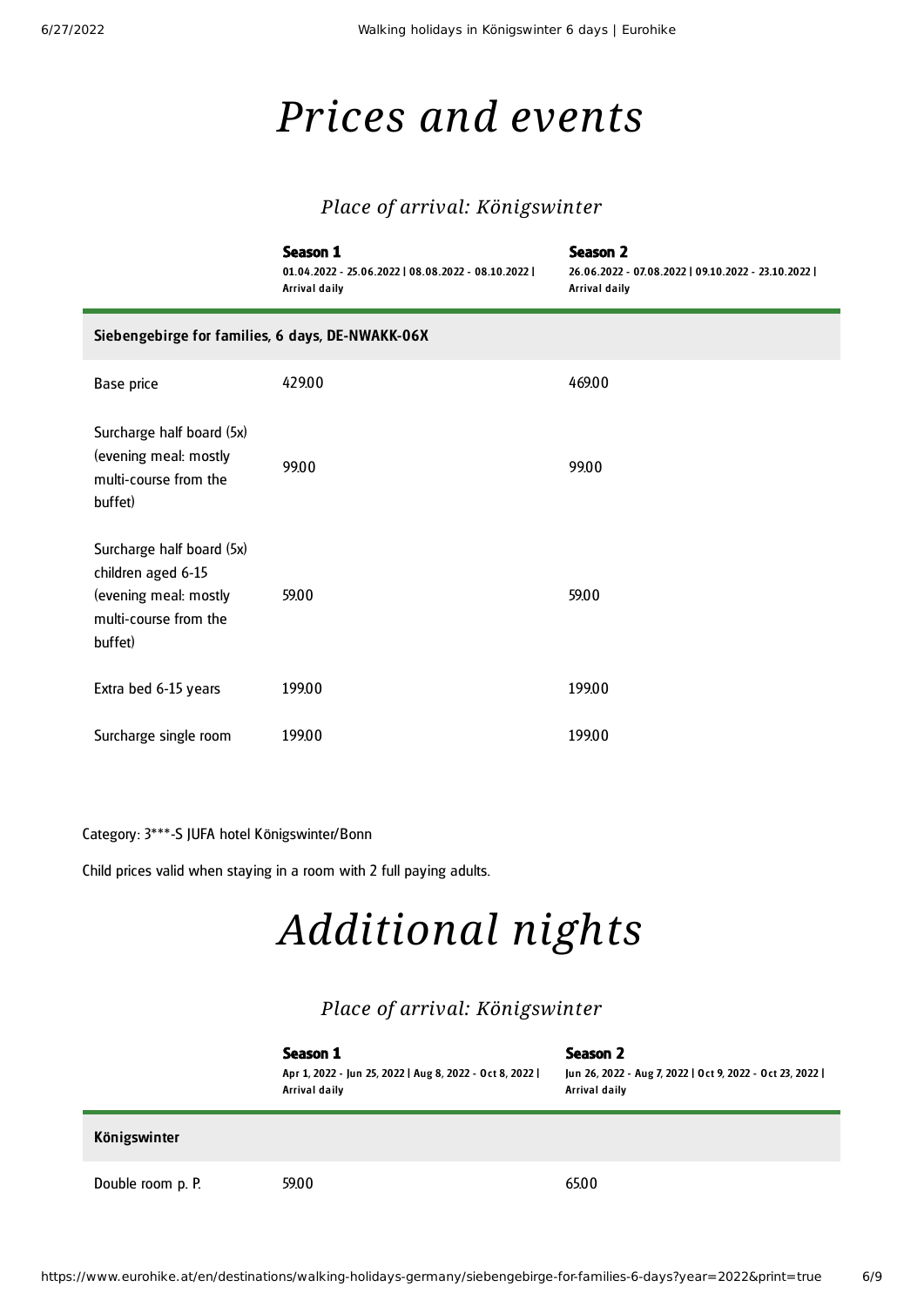|                         | Season 1<br>Apr 1, 2022 - Jun 25, 2022   Aug 8, 2022 - Oct 8, 2022  <br>Arrival daily | Season 2<br>Jun 26, 2022 - Aug 7, 2022   Oct 9, 2022 - Oct 23, 2022  <br>Arrival daily |
|-------------------------|---------------------------------------------------------------------------------------|----------------------------------------------------------------------------------------|
| Extra bed 6-15 years    | 29.00                                                                                 | 29.00                                                                                  |
| Extra bed from 16 years | 59.00                                                                                 | 65.00                                                                                  |

Prices per person in EUR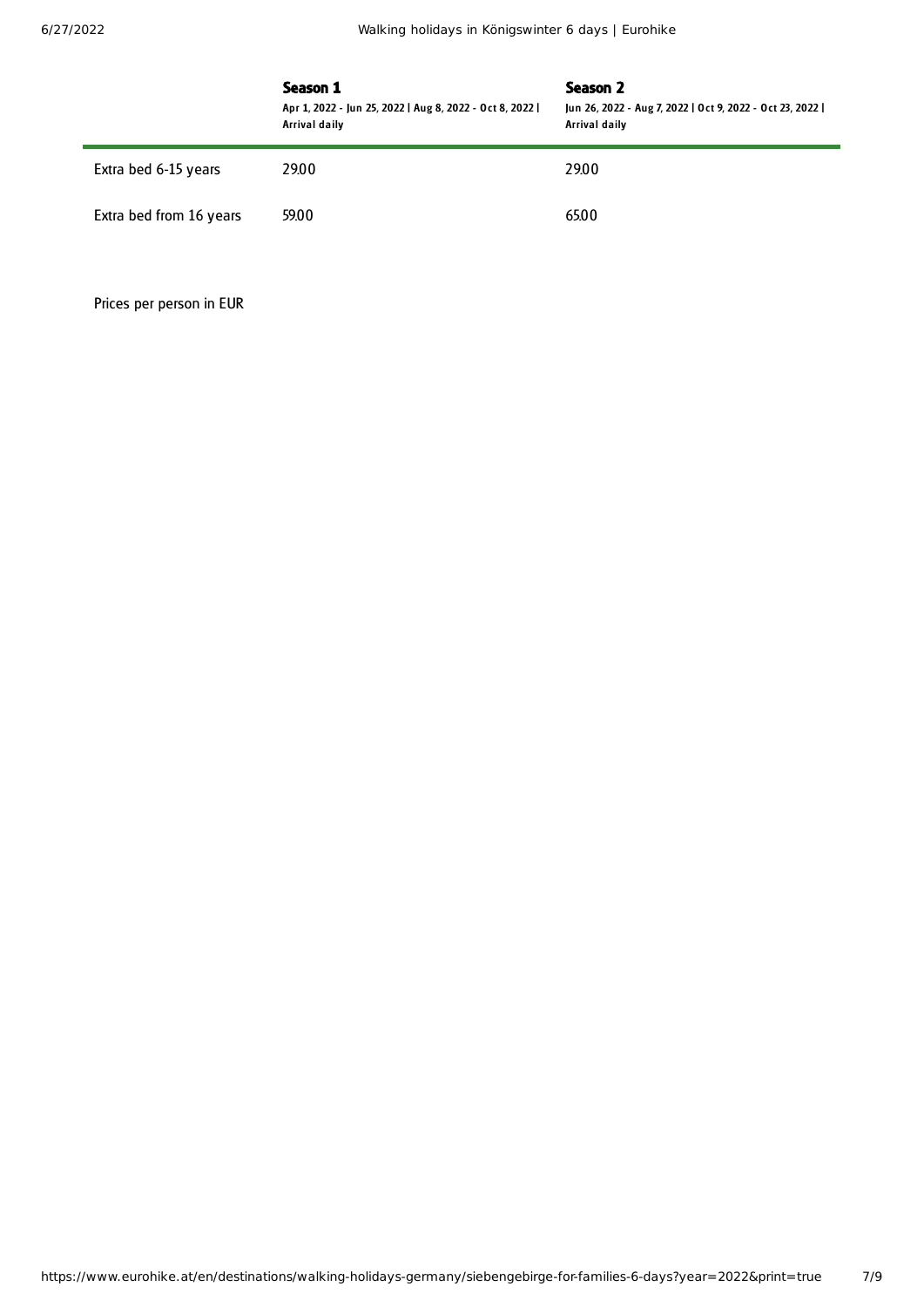# *Services and infos*

#### **Services**

#### Included

- Accommodation in JUFA Hotel Königswinter/Bonn
- Breakfast
- 1 Boat trip from Königswinter to Bonn
- 1 Entrance fee to Sea Life Königswinter
- Carefully elaborated route description
- Detailed travel documents 1x per room (German, English)
- App for Navigation and GPS-data available
- Service hotline

#### Infos

#### Arrival/Parking/Departure

- Arrival by train to Königswinter and then a short walk of approx. 15 min or by taxi in a few minutes to the hotel.
- Köln/Bonn airport.
- Parking: free hotel parking spaces. No reservation necessary.

#### Optional

Half-board evening meal: rich hotel buffet

#### Things to note

- Tourist tax, if due, is not included in the price  $\bullet$
- Ascent by Drachenfelsbahn-tram, approx. EUR 8  $\bullet$ per adult and approx. EUR 5 per child up to age of 13
- Entrance fee Nibelungenhalle with reptile zoo,  $\bullet$ approx. EUR 6 per adult and approx. EUR 4 per child up to 14 years
- Entrance fee castle Drachenburg, approx. EUR 7  $\bullet$ per adult and approx. EUR 5 per child
- Further important information according to the  $\bullet$ package travel law can be found [here](https://www.eurohike.at/en/travel-information/before-the-tour/pci)!